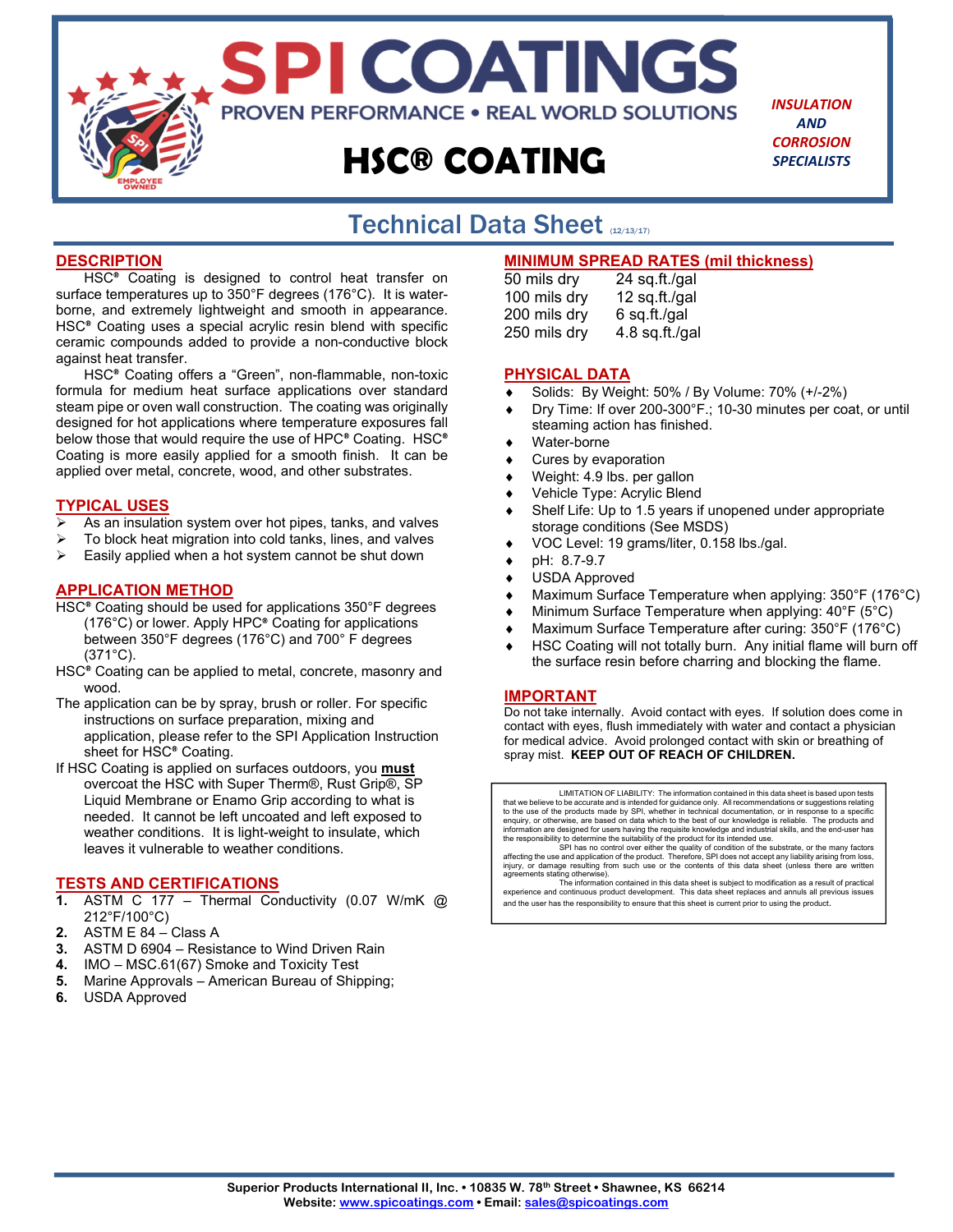

# Application Instructions (710/19)

*HSC™ Coating is designed to control heat transfer for temperatures up to 350*°*F (176*°*C). It is lightweight and smooth in appearance after mixing. HSC™ Coating is a water-borne system using a special acrylic/urethane blend with specific ceramic compounds to provide a non-conductive block against heat transfer. HSC™ Coating offers a non-flammable/non-toxic formula for medium heat surface applications over standard steam pipe or oven wall construction but can be used for insulation of vessels well below freezing, after cured. The coating was designed for ease of application and for hot surface applications where temperature exposures fall below those that would require the use of HPC™ Coating. HSC™ Coating can be applied over metal, concrete, wood, gypsum, and most other substrates.* 

## **SURFACE PREPARATION**

Surface must be clean from oil, tar, rust, grease, salts, and films.

- 1) Clean ambient surfaces using TSP (tri-sodium-phosphate) or a citrus cleaner to release dirt and degreaser residue and pressure-wash if possible @ 3500 psi. and allow to dry
- 2) Salt contamination on a surface can come as a result of salt water, fertilizers, and car exhaust. Use Chlor\*Rid or equivalent to decontaminate surface if salts are present. Acceptable levels: Nitrates: 5-10 mcg/cm², Sulfates: 5-10 mcg/cm², Chlorides: 3-5 mcg/cm²
- 3) Clean hot surfaces by removing pack rust, loose dirt and rust using a metal brush or mechanical tool. Remove milscale by grit blast, power tool or needle gun.
- 4) Prime the surface with Rust Grip® if specified.
- *NOTE*: The temperature of a pipe, valve, or tank cannot be determined by taking the exterior surface temperature where heat is released into the atmosphere. Surface temperatures will rise to match the temperature of the fluid or gas contained once the surface is coated and the heat is held back.

#### **MIXING**

Mix with commercial drill and a 6" diameter dispersion blade at low or medium speed for 4 minutes to loosen product. Coating will initially look dry and have a "cake-like" appearance. Mechanically stir using blade until water and resins are mixed and coating appears as a thick whipped cream with no lumps. Use an up and down pumping motion while stirring. If it still appears to be dry, slowly add water while continuing to mix. In a 5-gallon pail, a maximum totaling 1 quart (1 liter) of water may be added as needed to achieve the desired consistency.

### **APPLICATION**

HSC™ Coating can be applied by brush, roller or spray.

- 1) If application is by brush, use a soft bristle brush.
- 2) If application is by roller, use a 3/8" nap roller.
- 3) If application is by spray, use a Graco TexSpray 1500 or hopper gun using a 2-4mm nozzle. See the SPI Application Equipment sheet to reference suggested machines. For specialty application, contact SPI.
	- Surface temperatures over 300°F (149°C) cannot be brushed or rolled, and must be sprayed.
	- HSC™ Coating is applied between 40°F (5°C) and 120°F (49°C) ambient. Applied HSC™ Coating should never be put into use or exposed to below 40°F (5°C) until it is totally cured and moisture has evaporated from coating. Use a moisture meter to determine. (5% or less)
- **Hot Surface Applications**: Apply a thin priming coat at 50 mils wet (1.25mm) and allow coating to cure down and moisture to steam off. (Approx. 5 minutes) Once steaming has stopped, apply additional coats at 100-200 mils wet per coat (depending on surface temp) to build to specified thickness. Allow coating to completely steam off between coats before applying additional product. After proper thickness is achieved, allow 24 hours to fully dry and cure before topcoating. Top-coat with SUPER THERM®, RUST GRIP®, or ENAMO GRIP to toughen and weatherize the surface.
- *NOTE*: If initial coat or additional coats are applied too thick, bubbles will appear and begin to rise. Bubbles can be punctured to release trapped air and pressed down to allow bubble to adhere.
- **Cold Surface Applications**: Apply a thin priming coat at 25 mils wet (0.63 mm) and allow to dry down by evaporation. Build desired thickness to the specified amount using several applications giving each time to mostly dry. (Approximately 4 hours at 70°F (21°C). Curing can be enhanced by introduction of dehumidification and heat into the surrounding environment.

**Manufacturing or OEM Applications**: Please contact SPI office.

#### **CLEAN-UP EQUIPMENT**

- During breaks, spray systems should be flushed with water. After completion, brushes, rollers, and spray systems should be flushed and cleaned with soap and water.
- **Storage of Product:** Store HSC™ Coating between 40°F (5°C) and 120°F (49°C)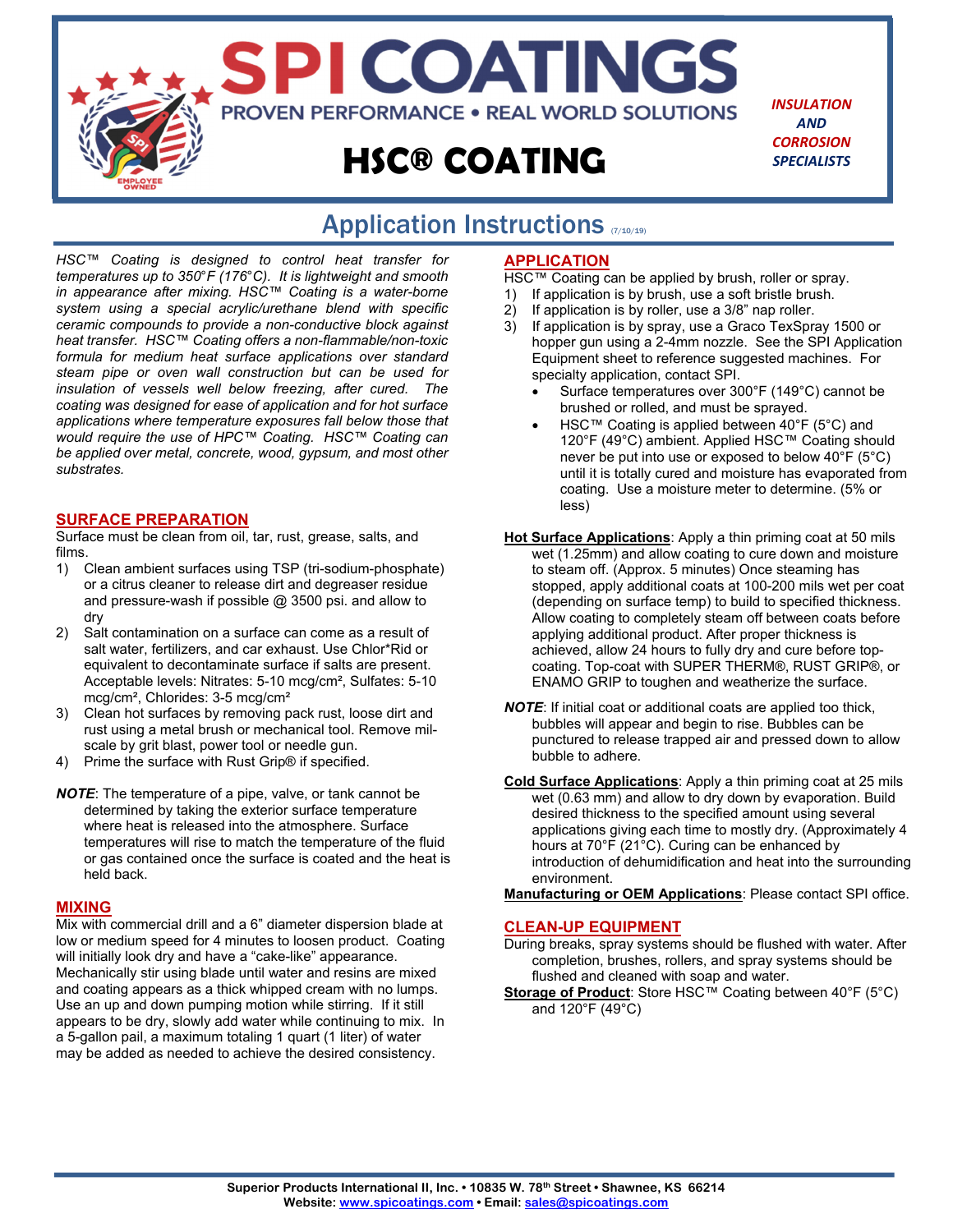## **SECTION I - IDENTIFICATION OF THE PRODUCT AND THE COMPANY**:

PRODUCT NAME: HOT SURFACE COATING

GHS PRODUCT IDENTIFIER: Global Harmonized System #3209.10.000 RECOMMENDED USE: Coating for hot surfaces that are less than 400F. deg. MANUFACTURER: Superior Products International II, Inc.

ADDRESS: 10835 W. 78th St., Shawnee, KS 66214 USA

EMERGENCY TELEPHONE NUMBER: 800/424-9300; 202/483-7616

## **SECTION II - HAZARD IDENTIFICATION**:

This product is water-based and not classified as dangerous for supply or conveyance. The ingredients are water-reduceable and falls well within the acceptable safety limits. This product has been analyzed for use in and around food manufacturing and found to be safe for use on non-contact surfaces. No toxics or toxic off-gassing is present.

# **SECTION III - COMPOSITION & INFORMATION ON INGREDIENTS**:

| Xylene               | 1330-20-7       | <b>NAV</b>                   | NAV <sub></sub> |
|----------------------|-----------------|------------------------------|-----------------|
| Acrylic polymers 5   | $9003 - 01 - 4$ | <b>NAV</b>                   | NAV             |
| Haz. ingredients   % | <i>CAS/PIN</i>  | <u>LD-50 (species/route)</u> | LC50 (species)  |

## **SECTION IV - FIRST AID MEASURES**:

EYES: Flush with water for at least 15 minutes; consult physician if irritation continues.

INGESTION: Do not induce vomiting. Drink 1-2 glasses milk/water. Seek medical attention according to amount of product ingested.

SKIN: Wash with mild soap and water.

INHALATION: Remove to fresh air.

# **SECTION V - FIREFIGHTING MEASURES**:

**CONDITIONS OF FLAMMABILITY**: Not flammable, water-based product **HAZARDOUS COMBUSTION PRODUCTS**: Carbon monoxide, methacrylate and other noxious gases

**AUTOIGNITION TEMP**.: NAP **MINIMUM IGNITION ENERGY**: NAV **FLAMMABLE LIMITS**: (Lower) NAP% (Upper) NAP% **FIRE POINT**: NAP **FLASH POINT & METHOD**: NAP **SENSITIVITY TO MECHANICAL IMPACT**? No **SENSITIVITY TO STATIC DISCHARGE**? No

**SPECIAL PROCEDURES**: Firefighters should wear full-body protection & SCBA **MEANS OF EXTINCTION**: Water, water fog, dry chemical, foam or C02

## **SECTION VI - ACCIDENTAL RELEASE MEASURES**:

Use kitty litter, sand or other absorbant to control spread and absorb liquid. **SECTION VII - HANDLING AND STORAGE**:

**STORAGE REQUIREMENTS:** Keep from freezing. Store below 50C. degrees. Keep container closed tightly to prevent drying out.

**HANDLING PROCEDURES/EQUIPMENT**: Treat as paint product. Use ventilation and protective equipment to suit conditions of use. Use soap and water for clean-up.